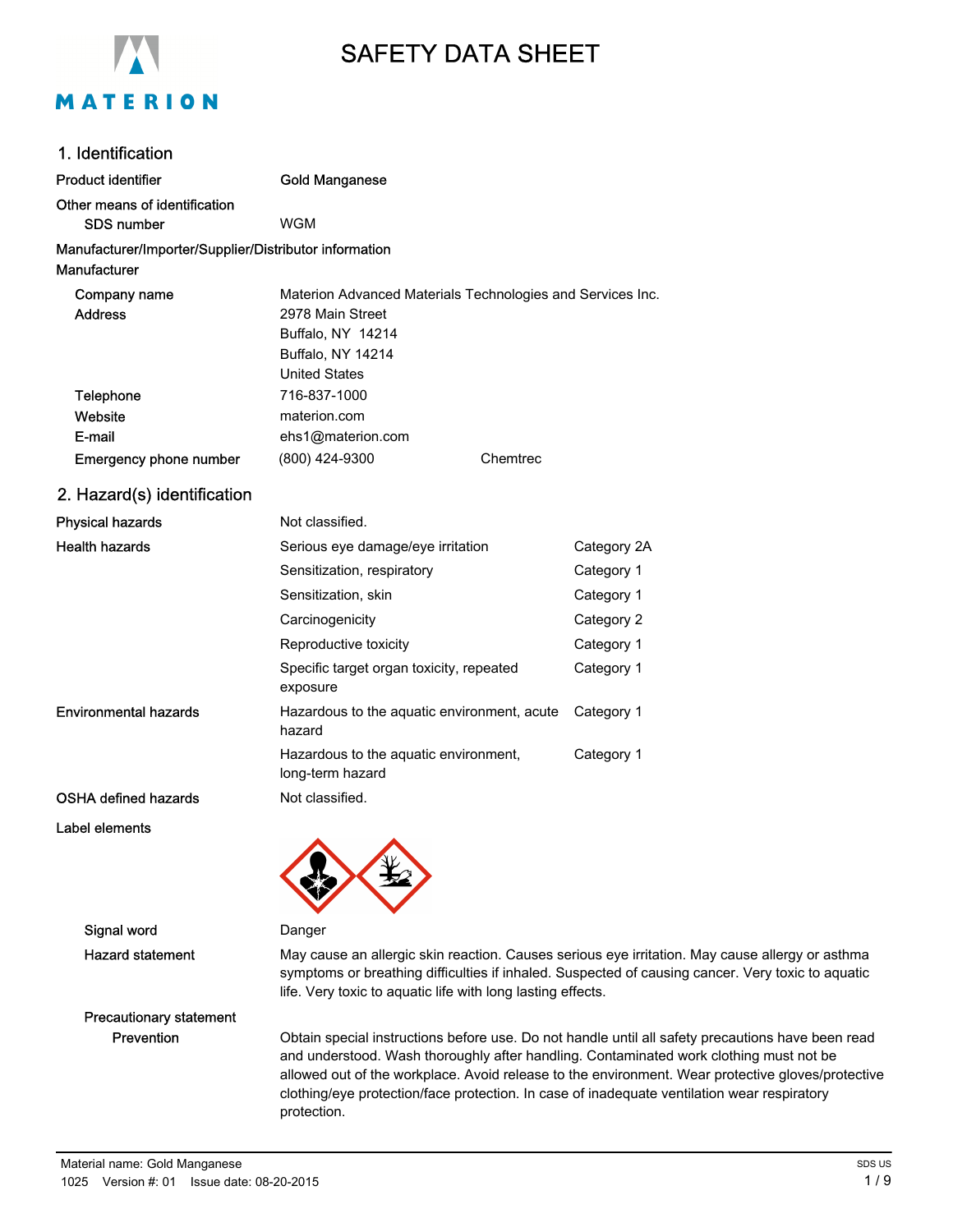| Response                                     | If on skin: Wash with plenty of water. If inhaled: If breathing is difficult, remove person to fresh air<br>and keep comfortable for breathing. If in eyes: Rinse cautiously with water for several minutes.<br>Remove contact lenses, if present and easy to do. Continue rinsing. If exposed or concerned: Get<br>medical advice/attention. Specific treatment (see this label). If skin irritation or rash occurs: Get<br>medical advice/attention. If eye irritation persists: Get medical advice/attention. If experiencing<br>respiratory symptoms: Call a poison center/doctor. Wash contaminated clothing before reuse.<br>Collect spillage. |
|----------------------------------------------|------------------------------------------------------------------------------------------------------------------------------------------------------------------------------------------------------------------------------------------------------------------------------------------------------------------------------------------------------------------------------------------------------------------------------------------------------------------------------------------------------------------------------------------------------------------------------------------------------------------------------------------------------|
| Storage                                      | Store locked up.                                                                                                                                                                                                                                                                                                                                                                                                                                                                                                                                                                                                                                     |
| <b>Disposal</b>                              | Dispose of contents/container in accordance with local/regional/national/international regulations.                                                                                                                                                                                                                                                                                                                                                                                                                                                                                                                                                  |
| Hazard(s) not otherwise<br>classified (HNOC) | None known.                                                                                                                                                                                                                                                                                                                                                                                                                                                                                                                                                                                                                                          |
| Supplemental information                     | 67% of the mixture consists of component(s) of unknown acute hazards to the aquatic<br>environment. 67% of the mixture consists of component(s) of unknown long-term hazards to the<br>aquatic environment.                                                                                                                                                                                                                                                                                                                                                                                                                                          |

# 3. Composition/information on ingredients

Mixtures

Inhalation

| <b>Chemical name</b> | Common name and synonyms | <b>CAS number</b> | %         |
|----------------------|--------------------------|-------------------|-----------|
| Gold                 |                          | 7440-57-5         | $30 - 40$ |
| Manganese            |                          | 7439-96-5         | $10 - 35$ |
| Copper               |                          | 7440-50-8         | $10 - 30$ |
| Nickel               |                          | 7440-02-0         | $10 - 16$ |
| Palladium            |                          | 7440-05-3         | $9 - 10$  |

\*Designates that a specific chemical identity and/or percentage of composition has been withheld as a trade secret.

#### 4. First-aid measures

| Special protective equipment<br>and precautions for firefighters             | Self-contained breathing apparatus and full protective clothing must be worn in case of fire.                                                                                                                                                                                                                                                                                                                                                            |
|------------------------------------------------------------------------------|----------------------------------------------------------------------------------------------------------------------------------------------------------------------------------------------------------------------------------------------------------------------------------------------------------------------------------------------------------------------------------------------------------------------------------------------------------|
| Specific hazards arising from<br>the chemical                                | During fire, gases hazardous to health may be formed.                                                                                                                                                                                                                                                                                                                                                                                                    |
| Unsuitable extinguishing media                                               | Water. Do not use water jet as an extinguisher, as this will spread the fire. Carbon dioxide (CO2).                                                                                                                                                                                                                                                                                                                                                      |
| Suitable extinguishing media                                                 | Powder. Dry sand.                                                                                                                                                                                                                                                                                                                                                                                                                                        |
| 5. Fire-fighting measures                                                    |                                                                                                                                                                                                                                                                                                                                                                                                                                                          |
| General information                                                          | IF exposed or concerned: Get medical advice/attention. Ensure that medical personnel are aware<br>of the material(s) involved, and take precautions to protect themselves. Wash contaminated<br>clothing before reuse.                                                                                                                                                                                                                                   |
| Indication of immediate medical<br>attention and special treatment<br>needed | Provide general supportive measures and treat symptomatically. Keep victim under observation.<br>Symptoms may be delayed.                                                                                                                                                                                                                                                                                                                                |
| Most important<br>symptoms/effects, acute and<br>delayed                     | Symptoms may include stinging, tearing, redness, swelling, and blurred vision. May cause an<br>allergic skin reaction. Dermatitis. Rash. May cause allergic respiratory reaction.                                                                                                                                                                                                                                                                        |
| Ingestion                                                                    | Rinse mouth. If ingestion of a large amount does occur, call a poison control center immediately.                                                                                                                                                                                                                                                                                                                                                        |
| Eye contact                                                                  | Immediately flush eyes with plenty of water for at least 15 minutes. Remove contact lenses, if<br>present and easy to do. Continue rinsing. Get medical attention if irritation develops and persists.                                                                                                                                                                                                                                                   |
| <b>Skin contact</b>                                                          | Remove contaminated clothing immediately and wash skin with soap and water. In case of<br>eczema or other skin disorders: Seek medical attention and take along these instructions.                                                                                                                                                                                                                                                                      |
| Inhalation                                                                   | If breathing is difficult, remove to fresh air and keep at rest in a position comfortable for breathing.<br>Oxygen or artificial respiration if needed. Do not use mouth-to-mouth method if victim inhaled the<br>substance. Induce artificial respiration with the aid of a pocket mask equipped with a one-way<br>valve or other proper respiratory medical device. If experiencing respiratory symptoms: Call a<br>POISON CENTER or doctor/physician. |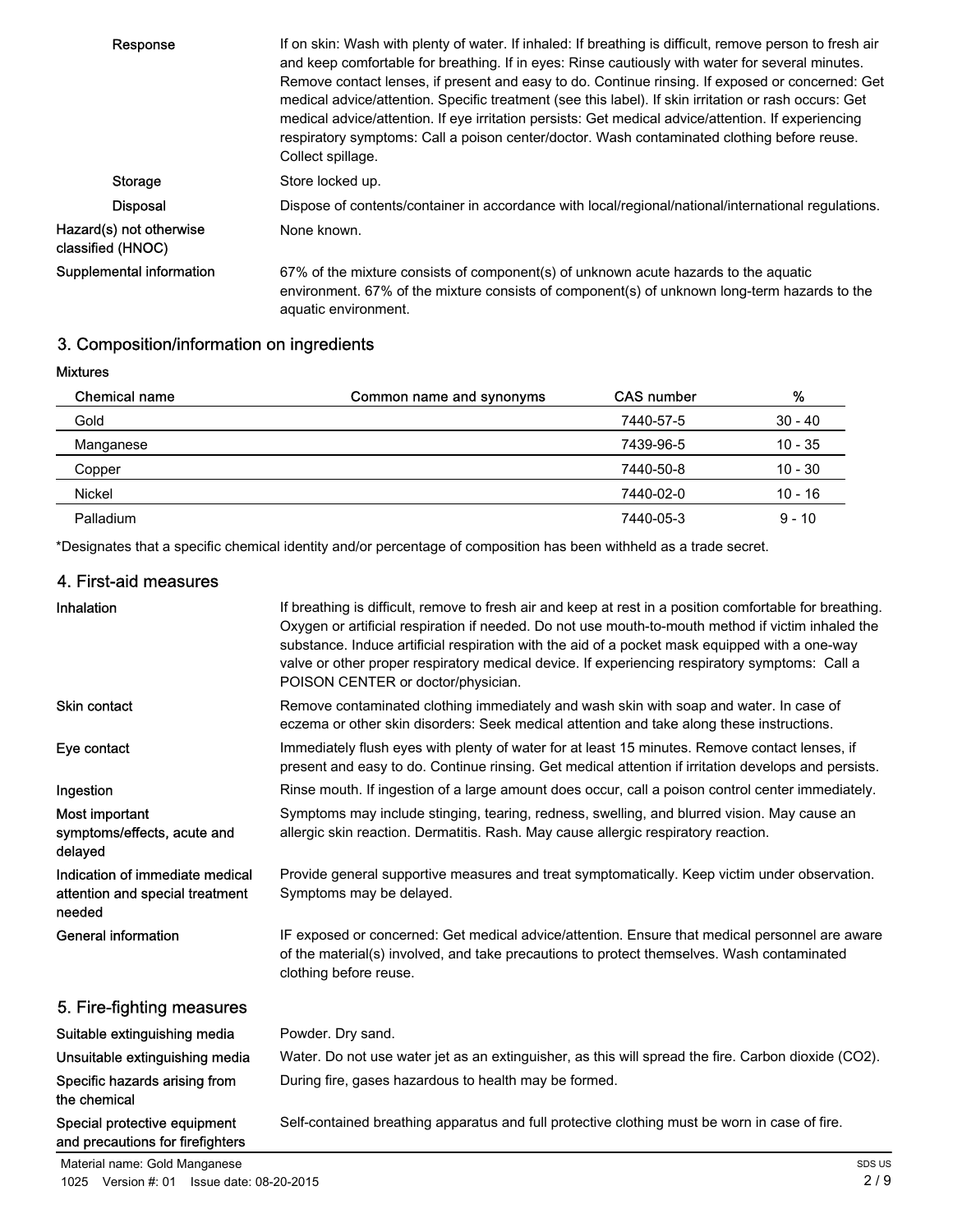| Fire fighting<br>equipment/instructions | Move containers from fire area if you can do so without risk.                              |  |
|-----------------------------------------|--------------------------------------------------------------------------------------------|--|
| Specific methods                        | Use standard firefighting procedures and consider the hazards of other involved materials. |  |
| General fire hazards                    | No unusual fire or explosion hazards noted.                                                |  |
| A Accidental relegge meggures           |                                                                                            |  |

#### 6. Accidental release measures

| Personal precautions, protective<br>equipment and emergency<br>procedures | Keep unnecessary personnel away. Keep people away from and upwind of spill/leak. Keep out of<br>low areas. Wear appropriate protective equipment and clothing during clean-up. Do not touch<br>damaged containers or spilled material unless wearing appropriate protective clothing. Ensure<br>adequate ventilation. Local authorities should be advised if significant spillages cannot be<br>contained. For personal protection, see section 8 of the SDS. |
|---------------------------------------------------------------------------|---------------------------------------------------------------------------------------------------------------------------------------------------------------------------------------------------------------------------------------------------------------------------------------------------------------------------------------------------------------------------------------------------------------------------------------------------------------|
| Methods and materials for<br>containment and cleaning up                  | This material is classified as a water pollutant under the Clean Water Act and should be prevented<br>from contaminating soil or from entering sewage and drainage systems which lead to waterways.<br>Stop the flow of material, if this is without risk. Collect spillage. Following product recovery, flush<br>area with water. For waste disposal, see section 13 of the SDS.                                                                             |
| <b>Environmental precautions</b>                                          | Avoid release to the environment. Contact local authorities in case of spillage to drain/aquatic<br>environment. Prevent further leakage or spillage if safe to do so. Do not contaminate water. Avoid<br>discharge into drains, water courses or onto the ground.                                                                                                                                                                                            |
| 7. Handling and storage                                                   |                                                                                                                                                                                                                                                                                                                                                                                                                                                               |
| Precautions for safe handling                                             | Obtain special instructions before use. Do not handle until all safety precautions have been read<br>and understood. Avoid contact with skin. Avoid contact with eyes. Avoid prolonged exposure.<br>Avoid contact with clothing. Provide adequate ventilation. Wear appropriate personal protective<br>equipment. Observe good industrial hygiene practices. Avoid release to the environment. Do not<br>empty into drains.                                   |
| Conditions for safe storage,<br>including any incompatibilities           | Store locked up. Store in original tightly closed container. Store in a well-ventilated place. Store<br>away from incompatible materials (see Section 10 of the SDS). Keep out of the reach of children.                                                                                                                                                                                                                                                      |

# 8. Exposure controls/personal protection

## Occupational exposure limits

## US. OSHA Table Z-1 Limits for Air Contaminants (29 CFR 1910.1000)

| Components                                  | Type                                                                  | Value              | Form                |  |
|---------------------------------------------|-----------------------------------------------------------------------|--------------------|---------------------|--|
| Copper (CAS 7440-50-8)                      | PEL                                                                   | 1 $mg/m3$          | Dust and mist.      |  |
|                                             |                                                                       | $0.1$ mg/m $3$     | Fume.               |  |
| Manganese (CAS<br>7439-96-5)                | Ceiling                                                               | $5 \text{ mg/m}$   | Fume.               |  |
| Nickel (CAS 7440-02-0)                      | PEL                                                                   | 1 $mq/m3$          |                     |  |
| <b>US. ACGIH Threshold Limit Values</b>     |                                                                       |                    |                     |  |
| Components                                  | Type                                                                  | Value              | Form                |  |
| Nickel (CAS 7440-02-0)                      | <b>TWA</b>                                                            | $1.5 \text{ mg/m}$ | Inhalable fraction. |  |
| US. NIOSH: Pocket Guide to Chemical Hazards |                                                                       |                    |                     |  |
| Components                                  | Type                                                                  | Value              | Form                |  |
| Copper (CAS 7440-50-8)                      | <b>TWA</b>                                                            | 1 $mg/m3$          | Dust and mist.      |  |
| Manganese (CAS<br>7439-96-5)                | <b>STEL</b>                                                           | $3$ mg/m $3$       | Fume.               |  |
|                                             | <b>TWA</b>                                                            | 1 mg/m $3$         | Fume.               |  |
| Nickel (CAS 7440-02-0)                      | <b>TWA</b>                                                            | 0.015 mg/m3        |                     |  |
| <b>Biological limit values</b>              | No biological exposure limits noted for the ingredient(s).            |                    |                     |  |
| Control parameters                          | Follow standard monitoring procedures.                                |                    |                     |  |
|                                             | Individual protection measures, such as personal protective equipment |                    |                     |  |
| Eye/face protection                         | Wear a full-face respirator, if needed.                               |                    |                     |  |
| <b>Skin protection</b>                      |                                                                       |                    |                     |  |
| Hand protection                             | Wear appropriate chemical resistant gloves.                           |                    |                     |  |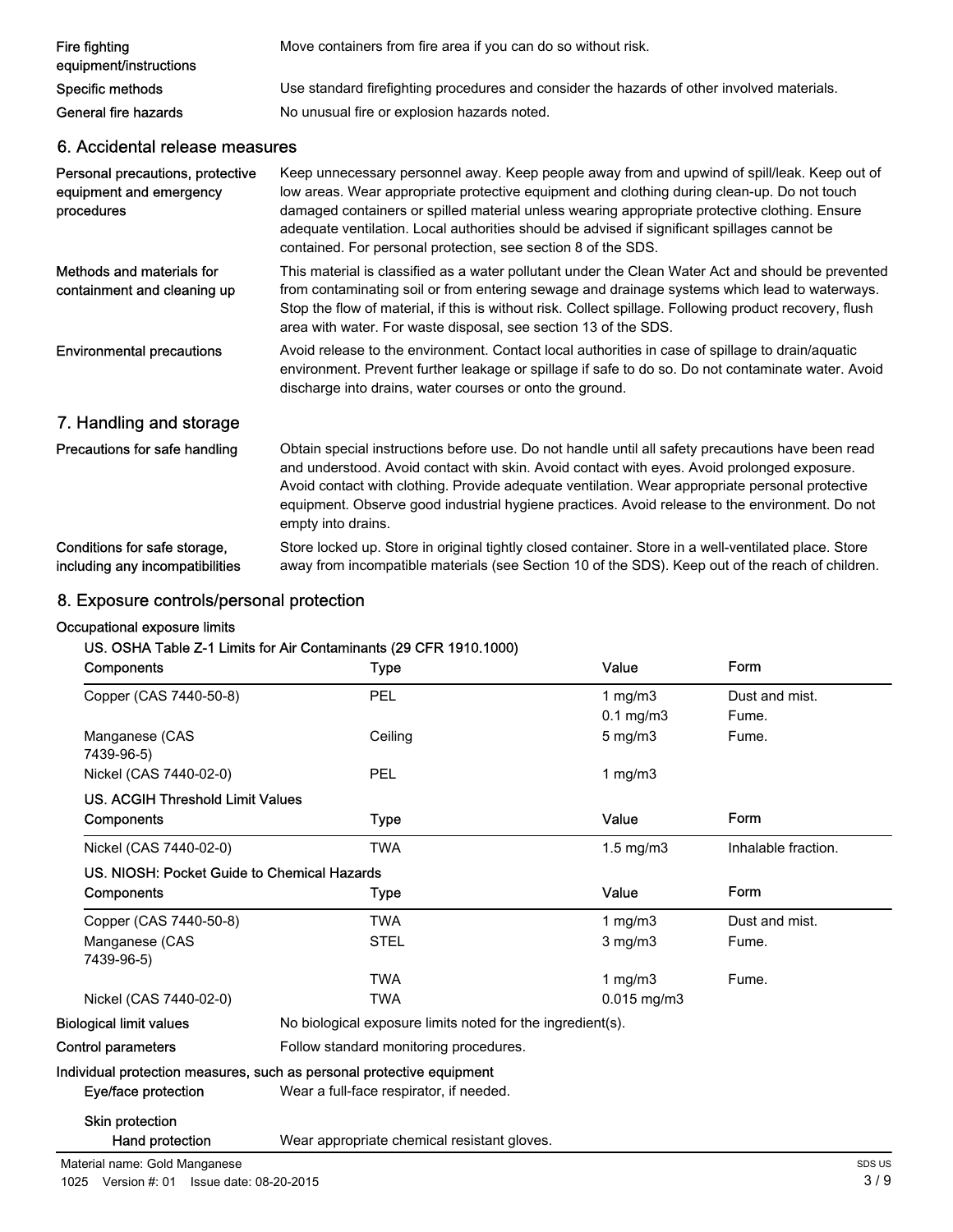| Other                          | Wear appropriate chemical resistant clothing.                                                                                                                                                                                                                                                         |
|--------------------------------|-------------------------------------------------------------------------------------------------------------------------------------------------------------------------------------------------------------------------------------------------------------------------------------------------------|
| <b>Respiratory protection</b>  | Wear positive pressure self-contained breathing apparatus (SCBA).                                                                                                                                                                                                                                     |
| <b>Thermal hazards</b>         | Wear appropriate thermal protective clothing, when necessary.                                                                                                                                                                                                                                         |
| General hygiene considerations | Always observe good personal hygiene measures, such as washing after handling the material<br>and before eating, drinking, and/or smoking. Routinely wash work clothing and protective<br>equipment to remove contaminants. Contaminated work clothing should not be allowed out of the<br>workplace. |

# 9. Physical and chemical properties

| Appearance                                        |                                                                                               |
|---------------------------------------------------|-----------------------------------------------------------------------------------------------|
| <b>Physical state</b>                             | Solid.                                                                                        |
| Form                                              | Solid.                                                                                        |
| Color                                             | Not available.                                                                                |
| Odor                                              | Not applicable.                                                                               |
| <b>Odor threshold</b>                             | Not available.                                                                                |
| pH                                                | Not available.                                                                                |
| Melting point/freezing point                      | 1948.57 °F (1064.76 °C) estimated                                                             |
| Initial boiling point and boiling<br>range        | 3741.8 °F (2061 °C) estimated                                                                 |
| Flash point                                       | Not available.                                                                                |
| <b>Evaporation rate</b>                           | Not available.                                                                                |
| Flammability (solid, gas)                         | Not applicable.                                                                               |
| Upper/lower flammability or explosive limits      |                                                                                               |
| Flammability limit - lower<br>(%)                 | Not available.                                                                                |
| Flammability limit - upper<br>$(\%)$              | Not available.                                                                                |
| Explosive limit - lower (%)                       | Not available.                                                                                |
| Explosive limit - upper (%)                       | Not available.                                                                                |
| Vapor pressure                                    | 0.13 hPa estimated                                                                            |
| Vapor density                                     | Not available.                                                                                |
| <b>Relative density</b>                           | Not available.                                                                                |
| Solubility(ies)                                   |                                                                                               |
| Solubility (water)                                | Not available.                                                                                |
| <b>Partition coefficient</b><br>(n-octanol/water) | Not available.                                                                                |
| Auto-ignition temperature                         | Not applicable.                                                                               |
| <b>Decomposition temperature</b>                  | Not available.                                                                                |
| <b>Viscosity</b>                                  | Not available.                                                                                |
| Other information                                 |                                                                                               |
| <b>Density</b>                                    | 12.52 g/cm3 estimated                                                                         |
| <b>Specific gravity</b>                           | 12.52 estimated                                                                               |
| 10. Stability and reactivity                      |                                                                                               |
| Reactivity                                        | The product is stable and non-reactive under normal conditions of use, storage and transport. |
| <b>Chemical stability</b>                         | Material is stable under normal conditions.                                                   |
| Possibility of hazardous<br>reactions             | No dangerous reaction known under conditions of normal use.                                   |
| Conditions to avoid                               | Contact with incompatible materials.                                                          |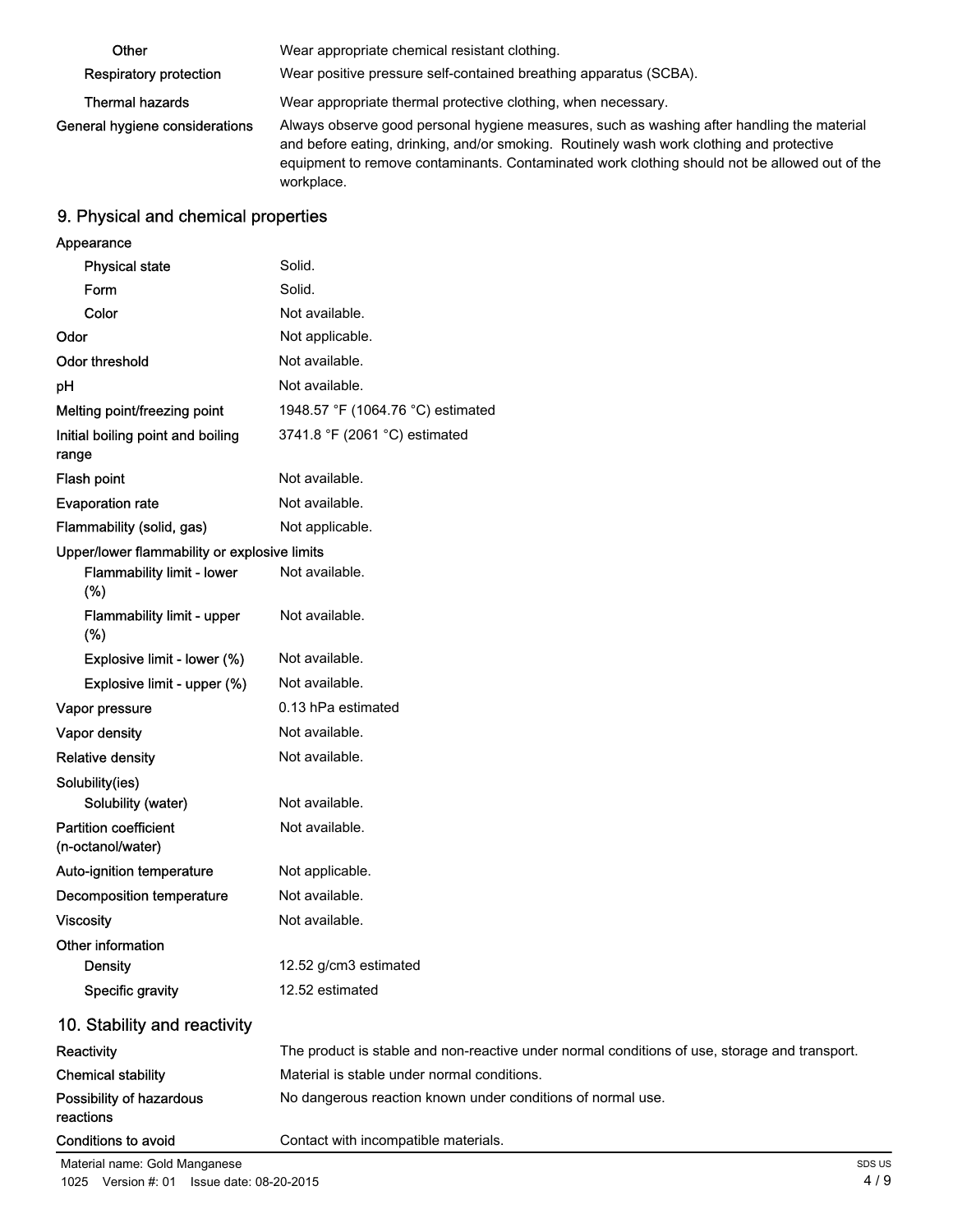| Incompatible materials  | Strong acids.                                  |
|-------------------------|------------------------------------------------|
| Hazardous decomposition | No hazardous decomposition products are known. |
| products                |                                                |

# 11. Toxicological information

## Information on likely routes of exposure

| Inhalation                                                                                   | Prolonged inhalation may be harmful. May cause allergy or asthma symptoms or breathing<br>difficulties if inhaled.                       |                                                                                                                    |                                                                                                      |  |
|----------------------------------------------------------------------------------------------|------------------------------------------------------------------------------------------------------------------------------------------|--------------------------------------------------------------------------------------------------------------------|------------------------------------------------------------------------------------------------------|--|
| <b>Skin contact</b>                                                                          | May cause an allergic skin reaction.                                                                                                     |                                                                                                                    |                                                                                                      |  |
| Eye contact                                                                                  | Causes serious eye irritation.                                                                                                           |                                                                                                                    |                                                                                                      |  |
| Ingestion                                                                                    | Expected to be a low ingestion hazard.                                                                                                   |                                                                                                                    |                                                                                                      |  |
| Symptoms related to the<br>physical, chemical and<br>toxicological characteristics           | Symptoms may include stinging, tearing, redness, swelling, and blurred vision. May cause an<br>allergic skin reaction. Dermatitis. Rash. |                                                                                                                    |                                                                                                      |  |
| Information on toxicological effects                                                         |                                                                                                                                          |                                                                                                                    |                                                                                                      |  |
| <b>Acute toxicity</b>                                                                        |                                                                                                                                          | May cause an allergic skin reaction. May cause allergy or asthma symptoms or breathing<br>difficulties if inhaled. |                                                                                                      |  |
| Skin corrosion/irritation                                                                    |                                                                                                                                          | Prolonged skin contact may cause temporary irritation.                                                             |                                                                                                      |  |
| Serious eye damage/eye<br>irritation                                                         |                                                                                                                                          | Causes serious eye irritation.                                                                                     |                                                                                                      |  |
| Respiratory or skin sensitization                                                            |                                                                                                                                          |                                                                                                                    |                                                                                                      |  |
| <b>Respiratory sensitization</b>                                                             |                                                                                                                                          | May cause allergy or asthma symptoms or breathing difficulties if inhaled.                                         |                                                                                                      |  |
| <b>Skin sensitization</b>                                                                    |                                                                                                                                          | May cause an allergic skin reaction.                                                                               |                                                                                                      |  |
| Germ cell mutagenicity                                                                       | No data available to indicate product or any components present at greater than 0.1% are<br>mutagenic or genotoxic.                      |                                                                                                                    |                                                                                                      |  |
| Carcinogenicity                                                                              | Suspected of causing cancer.                                                                                                             |                                                                                                                    |                                                                                                      |  |
| IARC Monographs. Overall Evaluation of Carcinogenicity                                       |                                                                                                                                          |                                                                                                                    |                                                                                                      |  |
| Nickel (CAS 7440-02-0)                                                                       |                                                                                                                                          |                                                                                                                    | 2B Possibly carcinogenic to humans.                                                                  |  |
| US. National Toxicology Program (NTP) Report on Carcinogens                                  |                                                                                                                                          |                                                                                                                    |                                                                                                      |  |
| Nickel (CAS 7440-02-0)<br>US. OSHA Specifically Regulated Substances (29 CFR 1910.1001-1050) |                                                                                                                                          |                                                                                                                    | Reasonably Anticipated to be a Human Carcinogen.                                                     |  |
| Not listed.                                                                                  |                                                                                                                                          |                                                                                                                    |                                                                                                      |  |
| Reproductive toxicity                                                                        |                                                                                                                                          | This product is not expected to cause reproductive or developmental effects.                                       |                                                                                                      |  |
| Specific target organ toxicity -<br>single exposure                                          | Not classified.                                                                                                                          |                                                                                                                    |                                                                                                      |  |
| Specific target organ toxicity -<br>repeated exposure                                        | Not classified.                                                                                                                          |                                                                                                                    |                                                                                                      |  |
| <b>Aspiration hazard</b>                                                                     | Not available.                                                                                                                           |                                                                                                                    |                                                                                                      |  |
| <b>Chronic effects</b>                                                                       | Prolonged inhalation may be harmful. Prolonged exposure may cause chronic effects.                                                       |                                                                                                                    |                                                                                                      |  |
| 12. Ecological information                                                                   |                                                                                                                                          |                                                                                                                    |                                                                                                      |  |
| Ecotoxicity                                                                                  |                                                                                                                                          |                                                                                                                    | Very toxic to aquatic life with long lasting effects. Accumulation in aquatic organisms is expected. |  |
| Product                                                                                      |                                                                                                                                          | <b>Species</b>                                                                                                     | <b>Test Results</b>                                                                                  |  |
| Gold Manganese                                                                               |                                                                                                                                          |                                                                                                                    |                                                                                                      |  |
| Aquatic                                                                                      |                                                                                                                                          |                                                                                                                    |                                                                                                      |  |
| Crustacea                                                                                    | EC50                                                                                                                                     | Daphnia                                                                                                            | 0.7804 mg/l, 48 hours estimated                                                                      |  |
| Fish                                                                                         | <b>LC50</b>                                                                                                                              | Fish                                                                                                               | 12.5388 mg/l, 96 hours estimated                                                                     |  |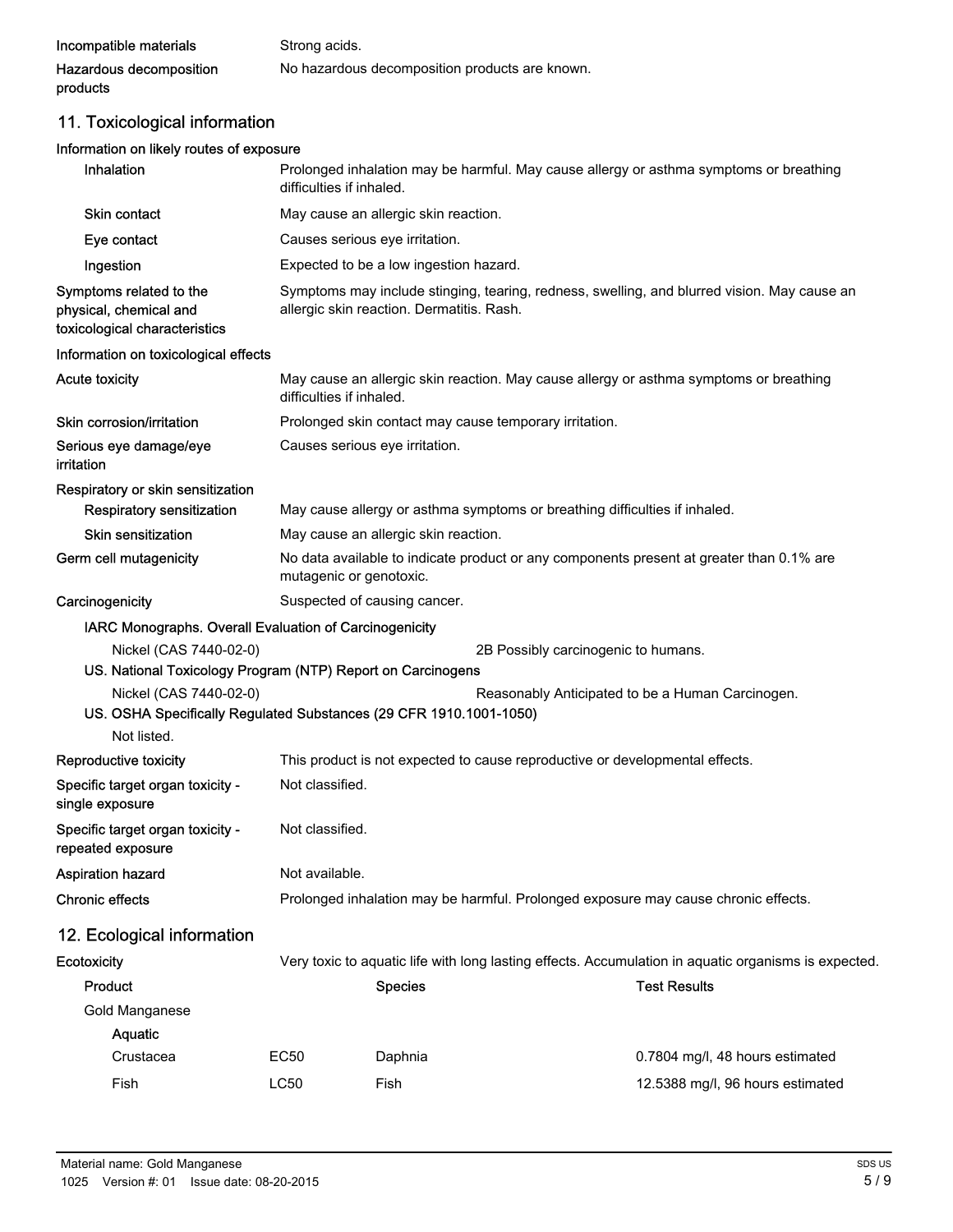| Components                                                |                                                                                                                                                                                                                                                                                                                                                                                                                              | <b>Species</b>                                                                                                                                                                             | <b>Test Results</b> |
|-----------------------------------------------------------|------------------------------------------------------------------------------------------------------------------------------------------------------------------------------------------------------------------------------------------------------------------------------------------------------------------------------------------------------------------------------------------------------------------------------|--------------------------------------------------------------------------------------------------------------------------------------------------------------------------------------------|---------------------|
| Nickel (CAS 7440-02-0)                                    |                                                                                                                                                                                                                                                                                                                                                                                                                              |                                                                                                                                                                                            |                     |
| Aquatic                                                   |                                                                                                                                                                                                                                                                                                                                                                                                                              |                                                                                                                                                                                            |                     |
| Crustacea                                                 | EC50                                                                                                                                                                                                                                                                                                                                                                                                                         | Water flea (Daphnia magna)                                                                                                                                                                 | 1 mg/l, 48 hours    |
| Fish                                                      | <b>LC50</b>                                                                                                                                                                                                                                                                                                                                                                                                                  | Fathead minnow (Pimephales promelas) 2.923 mg/l, 96 hours                                                                                                                                  |                     |
|                                                           |                                                                                                                                                                                                                                                                                                                                                                                                                              |                                                                                                                                                                                            |                     |
|                                                           |                                                                                                                                                                                                                                                                                                                                                                                                                              | * Estimates for product may be based on additional component data not shown.                                                                                                               |                     |
| Persistence and degradability                             |                                                                                                                                                                                                                                                                                                                                                                                                                              | No data is available on the degradability of this product.                                                                                                                                 |                     |
| <b>Bioaccumulative potential</b>                          | No data available.                                                                                                                                                                                                                                                                                                                                                                                                           |                                                                                                                                                                                            |                     |
| Mobility in soil                                          | No data available.                                                                                                                                                                                                                                                                                                                                                                                                           |                                                                                                                                                                                            |                     |
| Other adverse effects                                     |                                                                                                                                                                                                                                                                                                                                                                                                                              | No other adverse environmental effects (e.g. ozone depletion, photochemical ozone creation<br>potential, endocrine disruption, global warming potential) are expected from this component. |                     |
| 13. Disposal considerations                               |                                                                                                                                                                                                                                                                                                                                                                                                                              |                                                                                                                                                                                            |                     |
| <b>Disposal instructions</b>                              |                                                                                                                                                                                                                                                                                                                                                                                                                              |                                                                                                                                                                                            |                     |
|                                                           | Collect and reclaim or dispose in sealed containers at licensed waste disposal site. This material<br>and its container must be disposed of as hazardous waste. Do not allow this material to drain into<br>sewers/water supplies. Do not contaminate ponds, waterways or ditches with chemical or used<br>container. Dispose of contents/container in accordance with local/regional/national/international<br>regulations. |                                                                                                                                                                                            |                     |
| Local disposal regulations                                |                                                                                                                                                                                                                                                                                                                                                                                                                              | Dispose in accordance with all applicable regulations.                                                                                                                                     |                     |
| Hazardous waste code                                      | The waste code should be assigned in discussion between the user, the producer and the waste<br>disposal company.                                                                                                                                                                                                                                                                                                            |                                                                                                                                                                                            |                     |
| Waste from residues / unused<br>products                  | Dispose of in accordance with local regulations. Empty containers or liners may retain some<br>product residues. This material and its container must be disposed of in a safe manner (see:<br>Disposal instructions).                                                                                                                                                                                                       |                                                                                                                                                                                            |                     |
| Contaminated packaging                                    | Empty containers should be taken to an approved waste handling site for recycling or disposal.<br>Since emptied containers may retain product residue, follow label warnings even after container is<br>emptied.                                                                                                                                                                                                             |                                                                                                                                                                                            |                     |
| 14. Transport information                                 |                                                                                                                                                                                                                                                                                                                                                                                                                              |                                                                                                                                                                                            |                     |
| DOT                                                       |                                                                                                                                                                                                                                                                                                                                                                                                                              |                                                                                                                                                                                            |                     |
| <b>UN number</b>                                          | <b>UN3077</b>                                                                                                                                                                                                                                                                                                                                                                                                                |                                                                                                                                                                                            |                     |
| UN proper shipping name                                   | Environmentally hazardous substances, solid, n.o.s.                                                                                                                                                                                                                                                                                                                                                                          |                                                                                                                                                                                            |                     |
| Transport hazard class(es)                                |                                                                                                                                                                                                                                                                                                                                                                                                                              |                                                                                                                                                                                            |                     |
| <b>Class</b>                                              | 9                                                                                                                                                                                                                                                                                                                                                                                                                            |                                                                                                                                                                                            |                     |
| Subsidiary risk                                           | -                                                                                                                                                                                                                                                                                                                                                                                                                            |                                                                                                                                                                                            |                     |
| Label(s)                                                  | 9                                                                                                                                                                                                                                                                                                                                                                                                                            |                                                                                                                                                                                            |                     |
| Packing group                                             | Ш                                                                                                                                                                                                                                                                                                                                                                                                                            |                                                                                                                                                                                            |                     |
| Special precautions for user<br><b>Special provisions</b> | Read safety instructions, SDS and emergency procedures before handling.                                                                                                                                                                                                                                                                                                                                                      |                                                                                                                                                                                            |                     |
| Packaging exceptions                                      | 8, 146, 335, A112, B54, IB8, IP3, N20, T1, TP33<br>155                                                                                                                                                                                                                                                                                                                                                                       |                                                                                                                                                                                            |                     |
| Packaging non bulk                                        | 213                                                                                                                                                                                                                                                                                                                                                                                                                          |                                                                                                                                                                                            |                     |
| Packaging bulk                                            | 240                                                                                                                                                                                                                                                                                                                                                                                                                          |                                                                                                                                                                                            |                     |
| IATA                                                      |                                                                                                                                                                                                                                                                                                                                                                                                                              |                                                                                                                                                                                            |                     |
| UN number                                                 | <b>UN3077</b>                                                                                                                                                                                                                                                                                                                                                                                                                |                                                                                                                                                                                            |                     |
| UN proper shipping name<br>Transport hazard class(es)     |                                                                                                                                                                                                                                                                                                                                                                                                                              | Environmentally hazardous substance, solid, n.o.s.                                                                                                                                         |                     |
| <b>Class</b>                                              | 9                                                                                                                                                                                                                                                                                                                                                                                                                            |                                                                                                                                                                                            |                     |
| Subsidiary risk                                           | $\overline{\phantom{a}}$                                                                                                                                                                                                                                                                                                                                                                                                     |                                                                                                                                                                                            |                     |
| Packing group                                             | Ш                                                                                                                                                                                                                                                                                                                                                                                                                            |                                                                                                                                                                                            |                     |
| <b>Environmental hazards</b>                              | No.                                                                                                                                                                                                                                                                                                                                                                                                                          |                                                                                                                                                                                            |                     |
| <b>ERG Code</b>                                           | 9L                                                                                                                                                                                                                                                                                                                                                                                                                           |                                                                                                                                                                                            |                     |
| Special precautions for user                              | Read safety instructions, SDS and emergency procedures before handling.                                                                                                                                                                                                                                                                                                                                                      |                                                                                                                                                                                            |                     |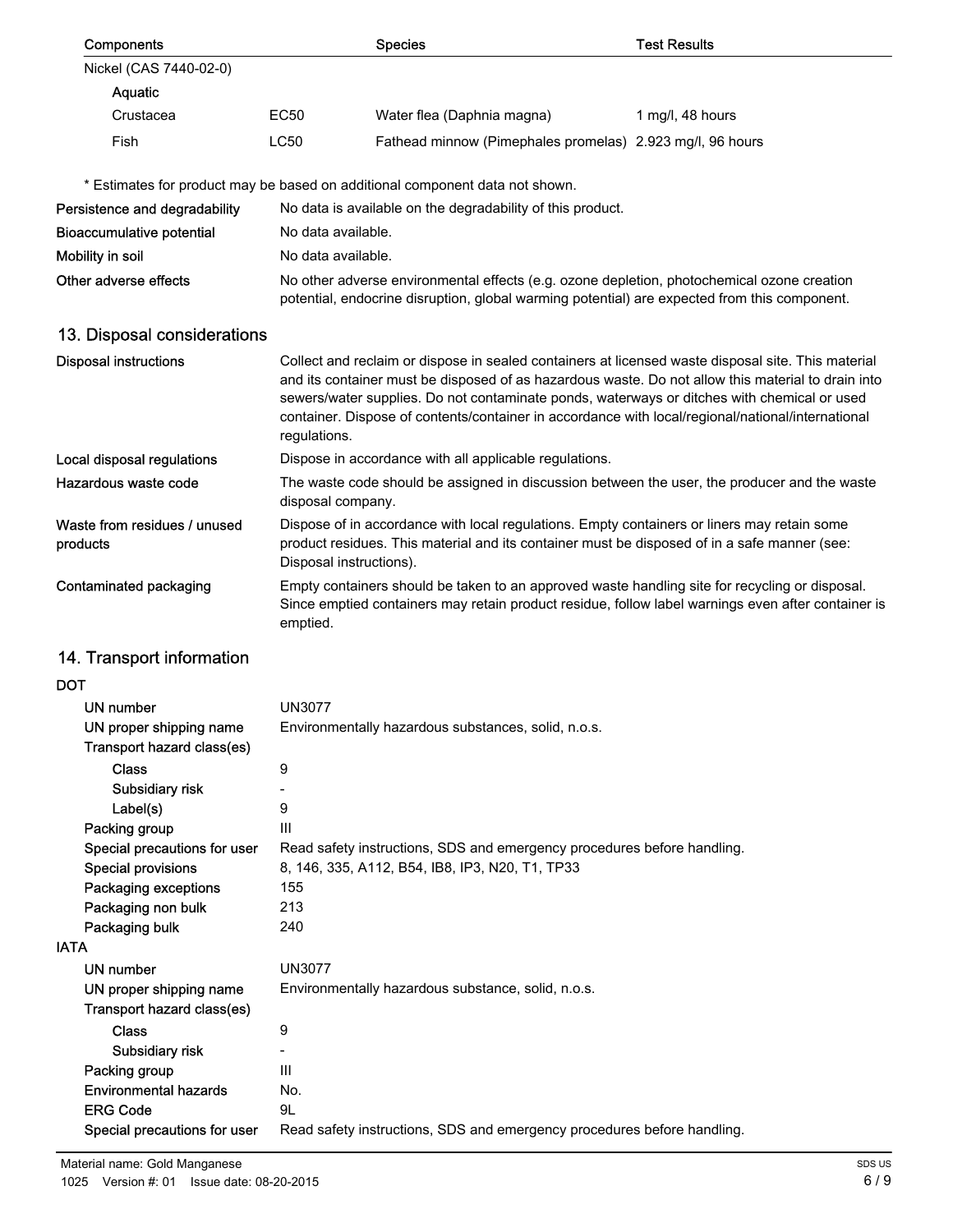| Other information               |                                                                         |
|---------------------------------|-------------------------------------------------------------------------|
| Passenger and cargo<br>aircraft | Allowed.                                                                |
| Cargo aircraft only             | Allowed.                                                                |
| IMDG                            |                                                                         |
| UN number                       | <b>UN3077</b>                                                           |
| UN proper shipping name         | ENVIRONMENTALLY HAZARDOUS SUBSTANCE, SOLID, N.O.S.                      |
| Transport hazard class(es)      |                                                                         |
| <b>Class</b>                    | 9                                                                       |
| Subsidiary risk                 | $\overline{\phantom{0}}$                                                |
| Packing group                   | Ш                                                                       |
| <b>Environmental hazards</b>    |                                                                         |
| Marine pollutant                | No.                                                                     |
| <b>EmS</b>                      | $F-A, S-F$                                                              |
| Special precautions for user    | Read safety instructions, SDS and emergency procedures before handling. |
| DOT; IATA; IMDG                 |                                                                         |



General information **DOT Regulated Marine Pollutant. IMDG Regulated Marine Pollutant.** 

### 15. Regulatory information

| US federal regulations |  |
|------------------------|--|
|------------------------|--|

This product is a "Hazardous Chemical" as defined by the OSHA Hazard Communication Standard, 29 CFR 1910.1200.

All components are on the U.S. EPA TSCA Inventory List.

#### TSCA Section 12(b) Export Notification (40 CFR 707, Subpt. D)

Not regulated.

#### CERCLA Hazardous Substance List (40 CFR 302.4)

| Copper (CAS 7440-50-8) | Listed. |
|------------------------|---------|
| Nickel (CAS 7440-02-0) | Listed. |

## US. OSHA Specifically Regulated Substances (29 CFR 1910.1001-1050)

Not listed.

Hazard categories

## Superfund Amendments and Reauthorization Act of 1986 (SARA)

Immediate Hazard - Yes Delayed Hazard - Yes Fire Hazard - No Pressure Hazard - No Reactivity Hazard - No

#### SARA 302 Extremely hazardous substance

Not listed.

#### SARA 311/312 Hazardous No chemical

# SARA 313 (TRI reporting)

|  |  | Chemical name |  |  |  |  |
|--|--|---------------|--|--|--|--|

| <b>Chemical name</b> | <b>CAS number</b> | % by wt.  |
|----------------------|-------------------|-----------|
| Manganese            | 7439-96-5         | $10 - 35$ |
| Copper               | 7440-50-8         | $10 - 30$ |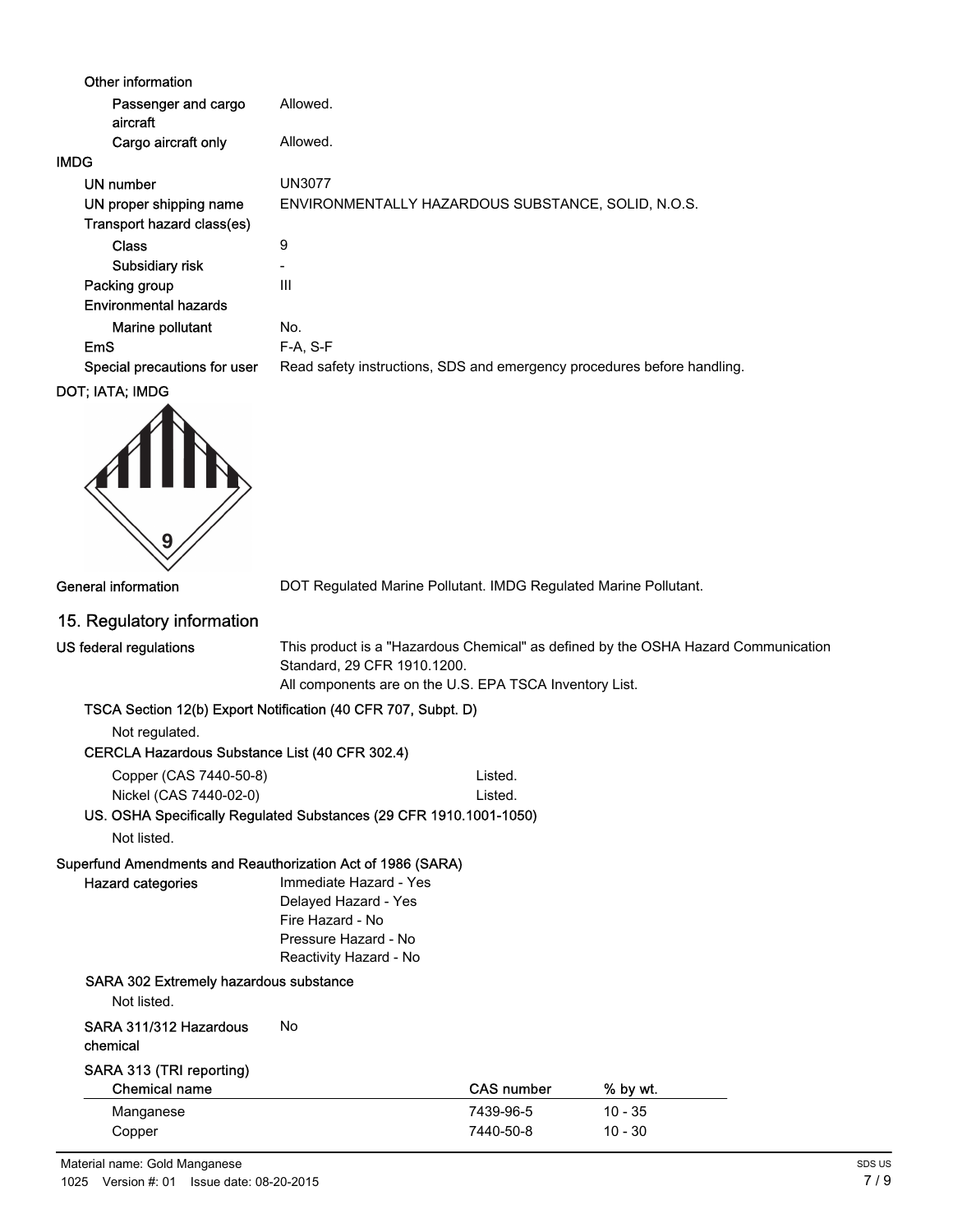| SARA 313 (TRI reporting)<br><b>Chemical name</b>                                 |                                                              | <b>CAS number</b> | % by wt.                                                                                                               |
|----------------------------------------------------------------------------------|--------------------------------------------------------------|-------------------|------------------------------------------------------------------------------------------------------------------------|
| Nickel                                                                           |                                                              | 7440-02-0         | $10 - 16$                                                                                                              |
| Other federal regulations                                                        |                                                              |                   |                                                                                                                        |
| Clean Air Act (CAA) Section 112 Hazardous Air Pollutants (HAPs) List             |                                                              |                   |                                                                                                                        |
| Manganese (CAS 7439-96-5)                                                        |                                                              |                   |                                                                                                                        |
| Nickel (CAS 7440-02-0)                                                           |                                                              |                   |                                                                                                                        |
| Clean Air Act (CAA) Section 112(r) Accidental Release Prevention (40 CFR 68.130) |                                                              |                   |                                                                                                                        |
| Not regulated.                                                                   |                                                              |                   |                                                                                                                        |
| <b>Safe Drinking Water Act</b><br>(SDWA)                                         | Not regulated.                                               |                   |                                                                                                                        |
| US state regulations                                                             |                                                              |                   | WARNING: This product contains a chemical known to the State of California to cause cancer.                            |
|                                                                                  | US - New Jersey RTK - Substances: Listed substance           |                   |                                                                                                                        |
| Copper (CAS 7440-50-8)                                                           |                                                              |                   |                                                                                                                        |
| Manganese (CAS 7439-96-5)                                                        |                                                              |                   |                                                                                                                        |
| Nickel (CAS 7440-02-0)                                                           |                                                              |                   |                                                                                                                        |
|                                                                                  |                                                              |                   | US - Pennsylvania RTK - Hazardous Substances: All compounds of this substance are considered environmental             |
| hazards                                                                          |                                                              |                   |                                                                                                                        |
| Copper (CAS 7440-50-8)                                                           |                                                              |                   |                                                                                                                        |
| Manganese (CAS 7439-96-5)<br>Nickel (CAS 7440-02-0)                              |                                                              |                   |                                                                                                                        |
|                                                                                  | US - Pennsylvania RTK - Hazardous Substances: Special hazard |                   |                                                                                                                        |
| Nickel (CAS 7440-02-0)                                                           |                                                              |                   |                                                                                                                        |
|                                                                                  |                                                              |                   | US. California Controlled Substances. CA Department of Justice (California Health and Safety Code Section 11100)       |
| Not listed.                                                                      |                                                              |                   |                                                                                                                        |
| (a)                                                                              |                                                              |                   | US. California. Candidate Chemicals List. Safer Consumer Products Regulations (Cal. Code Regs, tit. 22, 69502.3, subd. |
| Copper (CAS 7440-50-8)                                                           |                                                              |                   |                                                                                                                        |
| Manganese (CAS 7439-96-5)                                                        |                                                              |                   |                                                                                                                        |
| Nickel (CAS 7440-02-0)                                                           |                                                              |                   |                                                                                                                        |
| US. Massachusetts RTK - Substance List                                           |                                                              |                   |                                                                                                                        |
| Copper (CAS 7440-50-8)                                                           |                                                              |                   |                                                                                                                        |
| Manganese (CAS 7439-96-5)                                                        |                                                              |                   |                                                                                                                        |
| Nickel (CAS 7440-02-0)                                                           |                                                              |                   |                                                                                                                        |
|                                                                                  | US. New Jersey Worker and Community Right-to-Know Act        |                   |                                                                                                                        |
| Copper (CAS 7440-50-8)<br>Manganese (CAS 7439-96-5)                              |                                                              |                   |                                                                                                                        |
| Nickel (CAS 7440-02-0)                                                           |                                                              |                   |                                                                                                                        |
|                                                                                  | US. Pennsylvania RTK - Hazardous Substances                  |                   |                                                                                                                        |
| Copper (CAS 7440-50-8)                                                           |                                                              |                   |                                                                                                                        |
| Manganese (CAS 7439-96-5)                                                        |                                                              |                   |                                                                                                                        |
| Nickel (CAS 7440-02-0)                                                           |                                                              |                   |                                                                                                                        |
|                                                                                  | US. Pennsylvania Worker and Community Right-to-Know Law      |                   |                                                                                                                        |
| Copper (CAS 7440-50-8)                                                           |                                                              |                   |                                                                                                                        |
| Manganese (CAS 7439-96-5)                                                        |                                                              |                   |                                                                                                                        |
| Nickel (CAS 7440-02-0)                                                           |                                                              |                   |                                                                                                                        |
| US. Rhode Island RTK                                                             |                                                              |                   |                                                                                                                        |
| Copper (CAS 7440-50-8)                                                           |                                                              |                   |                                                                                                                        |
| Manganese (CAS 7439-96-5)                                                        |                                                              |                   |                                                                                                                        |
| Nickel (CAS 7440-02-0)                                                           |                                                              |                   |                                                                                                                        |

#### US. California Proposition 65

WARNING: This product contains a chemical known to the State of California to cause cancer.